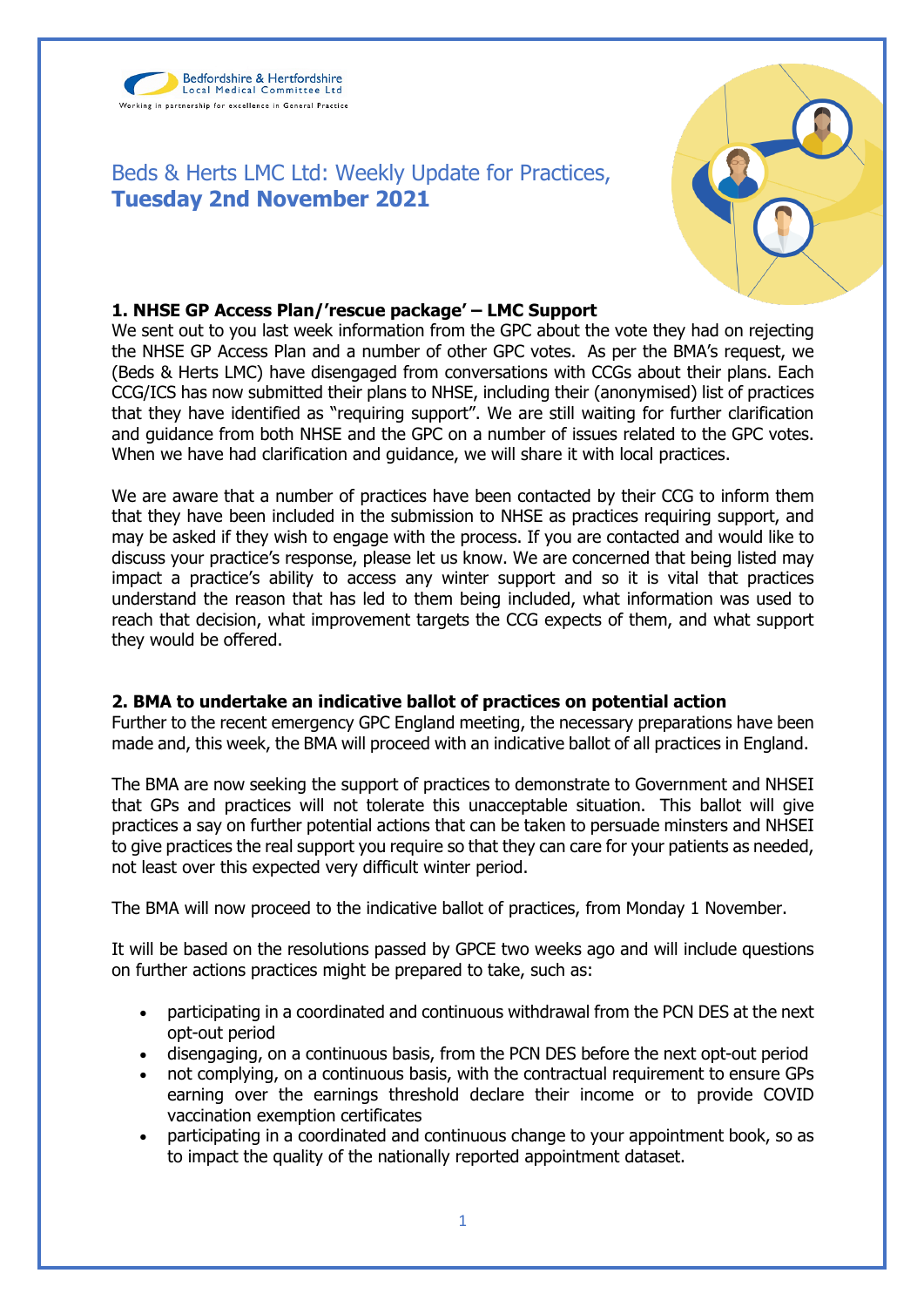It is important to stress that these actions are not directed at patients, or the care they receive, but at Government and NHSEI.

The timescales are as follows:

Launch the indicative ballot with details for how to vote electronically (**Monday 1st November**) – Click [here](https://www.bma.org.uk/what-we-do/committees/general-practitioners-committee/england-general-practitioners-committee?utm_source=The%20British%20Medical%20Association&utm_medium=email&utm_campaign=12769207_POE22Z1%20GPs%20update%20-%20ballet%20launch&dm_i=JVX,7LOS7,36IG12,UYFPS,1) for further information on how to access the ballot. Physical reminder letters reach GP partner members / practices (**from 5th November**) The electronic ballot closes (**13th / 14th November**) The ballot data is processed (**15th / 16th November**) Results will be communicated to members (**18th / 19th November**).

Moving to an indicative ballot of practices before a formal ballot of members on IA also means the BMA not only get to gather the views of practices on the proposed forms of actions much more swiftly, but it also means they can keep pressure up nationally by using the result as further leverage in the interim.

The message from the BMA is that General Practice is being pilloried and abused and together there is a need to fight back, protect and defend. This is an extremely difficult time for us all. We must support one another and stand together. This is not going to be easy, but the BMA will do all in its power to back GPs at this time.

We will share further information on the ballot as soon as we can after we receive it this week.

The BMA also advise that they are rapidly developing additional workload management resources and guidance, which they will release in the coming days.

As it is clear that neither the Government nor NHSE/I understands the scale of the crisis impacting general practice, or have provided the necessary measures to support the profession at this critical time, practices are encouraged to review the BMA **[workload](https://bma-mail.org.uk/t/JVX-7L3DW-JCJOU4-4LL1A2-1/c.aspx)  [control in general](https://bma-mail.org.uk/t/JVX-7L3DW-JCJOU4-4LL1A2-1/c.aspx) practice paper**.

Read the statement following the GPCE vote rejecting the Government and NHSEI (NHS England and NHS Improvement) plan [here](https://bma-mail.org.uk/t/JVX-7L771-EC5E0CEA0D8A5317JCJOU4BA186991484320BE/cr.aspx) & the BMA [analysis](https://www.bma.org.uk/media/4702/bma-analysis-of-nhsei-package-for-general-practice-oct21.pdf) of the Government and NHSE/I [plan](https://www.england.nhs.uk/coronavirus/publication/our-plan-for-improving-access-for-patients-and-supporting-general-practice/) 

# **3. BMA Webinar - The Health and Care Bill (England)**

The BMA is holding a member [webinar on the Health and Care Bill: What it means for you and](https://events.bma.org.uk/the-health-and-care-bill/registration)  [what you can do about it](https://events.bma.org.uk/the-health-and-care-bill/registration) – **on Wednesday 17th November, 7-8pm**.

The webinar will include:

- A breakdown by Dr David Wrigley, Deputy Chair of BMA Council, of what the Bill means and our lobbying activity so far
- Presentation of our new activism pack and the different steps members can take to help campaign for key changes to the Bill

The BMA believes that if this Bill is passed, it will usher in drastic changes to the NHS in England, impacting the working lives of doctors, and that urgent and significant changes must be made to it.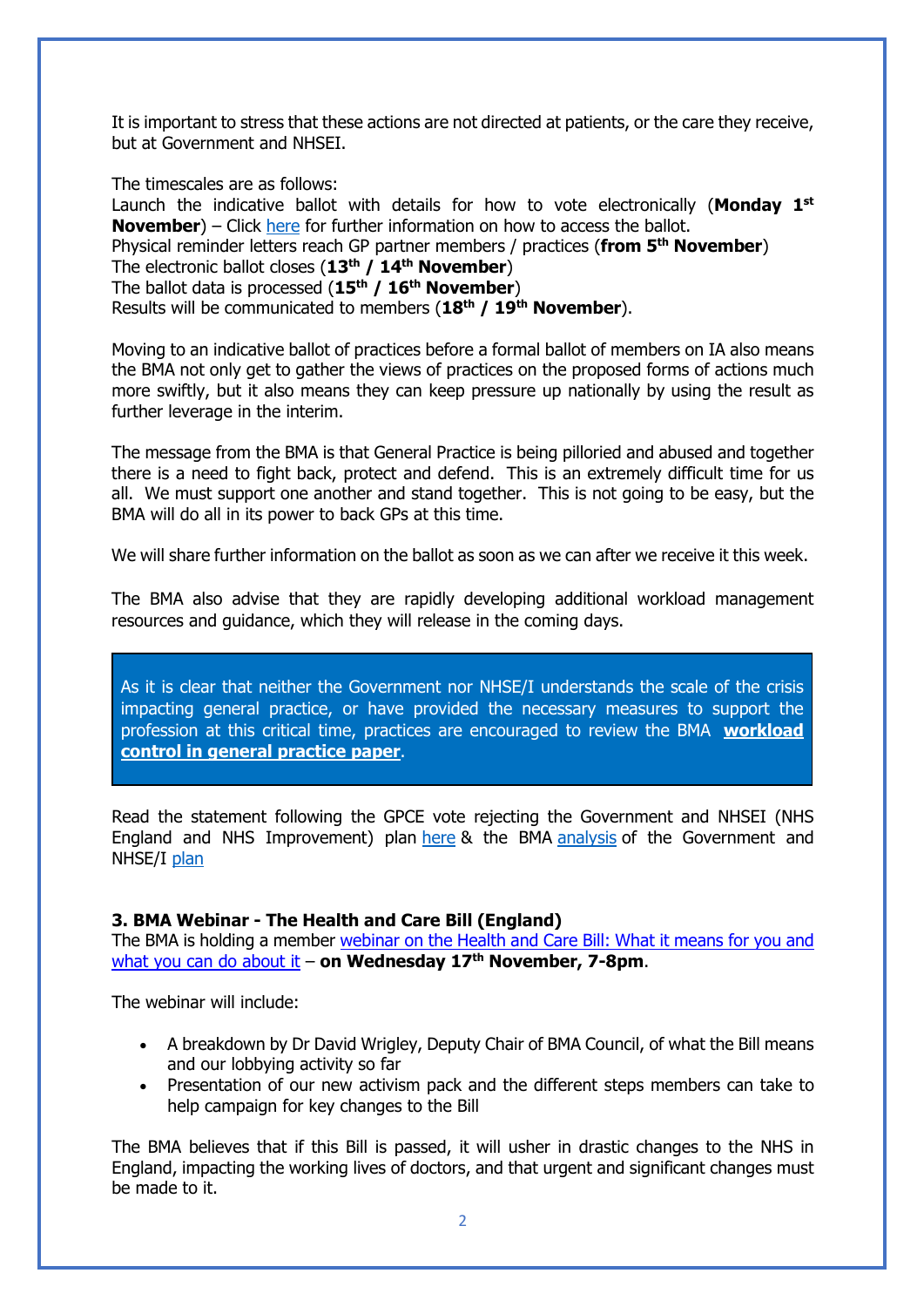Therefore, we encourage all members to **[register now](https://events.bma.org.uk/the-health-and-care-bill/registration)** and attend this event to learn more about the Bill and what you can do about it.

If you have any questions about the event, please contact [tbramwell@bma.org.uk.](mailto:tbramwell@bma.org.uk)

For further information about the Bill and the BMA's work in this area, visit: [www.bma.org.uk/hcb](http://www.bma.org.uk/hcb)

#### **4. Research on providing annual health checks for autistic people**

UCL's Centre for Research in Autism and Education [\(CRAE\)](https://crae.ioe.ac.uk/) is conducting a research project to understand the views of primary health care professionals on the value and feasibility of providing annual health checks for autistic people. By taking part, participants have the chance to shape policy recommendations and provide their opinions regarding the implementation of annual health checks for autistic people.

They are inviting GPs, nurses and other primary health care professionals in England who are involved in the implementation of other health checks (e.g., learning disability health checks, diabetes annual reviews etc) to take part in a short [survey.](https://bit.ly/ahc-register-interest)

Participants *do not* require any expertise in autism. Find out more by contacting Jade at [j.davies@ucl.ac.uk.](mailto:j.davies@ucl.ac.uk)

## **5. [BMA COVID-19 guidance](https://www.bma.org.uk/advice-and-support/covid-19)**

Read the [COVID-19 toolkit for GPs and practices,](https://www.bma.org.uk/advice-and-support/covid-19/practical-guidance/covid-19-toolkit-for-gps-and-gp-practices) which provides comprehensive guidance for practices to manage contractual issues and service provision during the coronavirus pandemic.

You can access all the BMA guidance on COVID-19, including ethical guidance, [here](https://www.bma.org.uk/advice-and-support/covid-19)

## **6. Shingles vaccine**

The shingles vaccine cannot be co-administered with COVID-19 vaccine, and there needs to be a gap of at least 7 days. Before administering shingles or COVID-19 vaccine please check if your patient has received either vaccine in the last week and refer to the [green book](https://generalpracticebulletin.cmail19.com/t/d-l-atykruy-tjulmykul-j/) for more details, as well as reinvite/book the patient in for a subsequent appointment if applicable.

## **7. Accelerating patients' access to their GP health records**

From December, patients with online accounts, such as through the NHS App, will be able to see all new record entries in their health record. The change supports existing [contract](https://generalpracticebulletin.cmail19.com/t/d-l-atykruy-tjulmykul-d/)  [requirements](https://generalpracticebulletin.cmail19.com/t/d-l-atykruy-tjulmykul-d/) and NHS Long Term Plan commitments to provide patients with digital access to their information.

TPP practices will go live from December 2021. EMIS and Vision practices will follow in 2022, with those go-live dates under discussion. General practice teams should note that patients will be able to see their future records and ensure sensitive information is redacted where appropriate. A support package is available to help with this. Please visit the NHS Digital [website](https://generalpracticebulletin.cmail19.com/t/d-l-atykruy-tjulmykul-h/) for further details or [email with any questions.](mailto:England.NHSXimplementation@nhs.net)